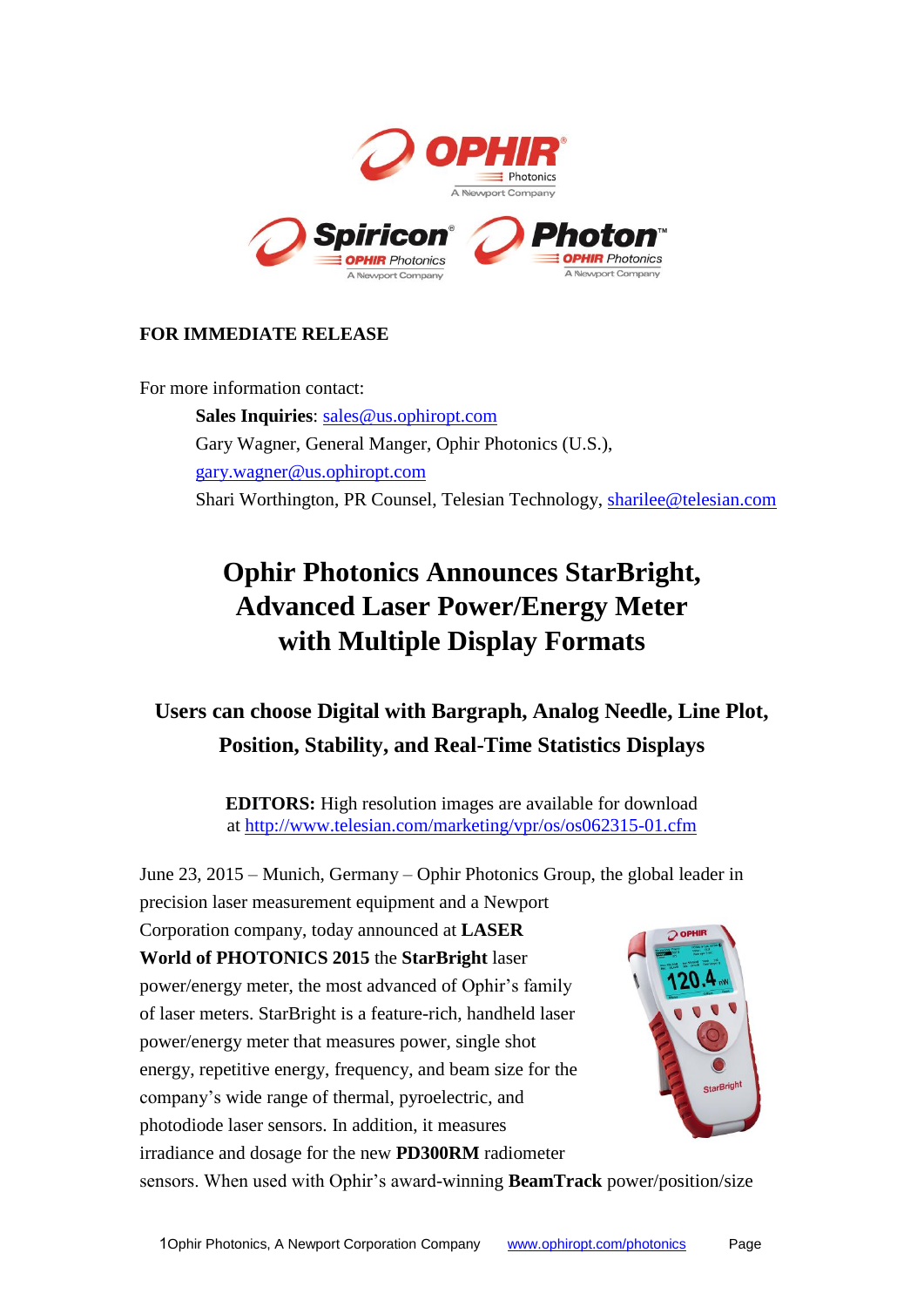sensors, the new meter can also monitor laser beam size and track beam position to fractions of a mm. StarBright features a brightly lit, 320x240 pixel color display with large, 16mm digits for enhanced readability of power and energy measurements, from pW to kW's and pJ to hundreds of Joules.

**StarBright** gives users a choice of display formats: digital with bargraph or analog needle. The digital screen can average measurements over selected periods of time, which is especially useful for unstable lasers. The analog needle display is designed for adjusting and maximizing laser power or energy. StarBright also provides a line graph that tracks measurements over time, as well as an option to show measurement statistics on the same screen as the power/energy display. Mathematical functions are available for advanced processing, including density, scale factor, pass/fail inspection. Every data point can be logged at up to 5000Hz from Ophir's pyroelectric sensors.

**StarBright** works with **StarLab** laser measurement software and **StarCom** data logging software. A LabVIEW® driver and COM object allow developers to integrate laser beam measurements into sophisticated programming environments, such as LabVIEW®, Microsoft's® Visual Basic, and MatLab®

**StarBright's** brightly lit display allows illumination of the power meter in low light conditions. Like other Ophir smart displays – **Nova II**, **Vega**, **Juno**, and **StarLite** – StarBright features a "smart connector" interface that automatically configures and calibrates the display when plugged into one of the company's measurement sensors.

A compact, handheld unit, **StarBright's** design incorporates rubberized bumpers and an optimum angle kickstand. It can be operated from a rechargeable battery or connected to an AC source.

#### **Availability**

The **StarBright** power/energy meter will be available Q3 2015. OEM pricing is available on request.

StarBright data sheet:<http://ow.ly/O2zI8>

#### **About Ophir Photonics**

With over 35 years of experience, Ophir Photonics, a Newport Corporation company, provides a complete line of instrumentation including power and energy meters, beam profilers, spectrum analyzers, and goniometric radiometers. Dedicated to continuous innovation in laser measurement, the company holds a number of patents, including the R&D 100 award-winning **BeamTrack** power/position/size meters; **BeamWatch**®, the industry's first non-contact, focus spot size and position monitor